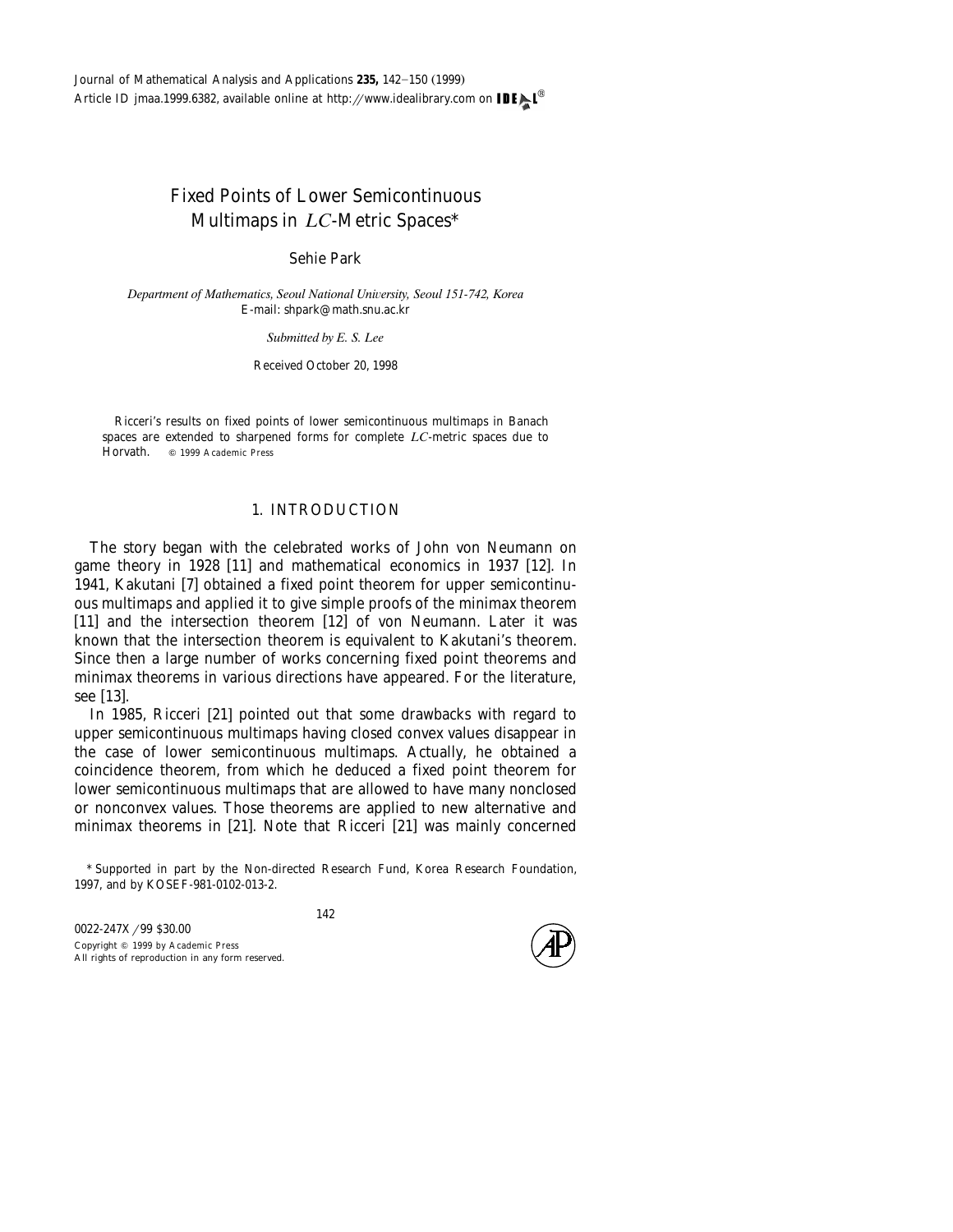with the convexity of subsets of Banach spaces, and based his argument on a selection theorem due to Michael.

On the other hand, the convexity of subsets of topological vector spaces<br>is extended to convex spaces by Lassonde [9], to *C*-spaces by Horvath  $[2-5]$ , and to *G*-convex spaces by Park  $[17-20]$ . It is known that the KKM theory, fixed point theory, and other equilibrium results are now well developed in those abstract convexities without linear structures. Espe-<br>cially, Ben-El-Mechaiekh and Oudadess [1] obtained far-reaching generalizations of some of Michael's selection theorems to complete *LC*-metric spaces which are *C*-spaces of a particular type including closed convex subsets of Banach spaces or completely metrizable locally convex topologi-

cal vector spaces, hyperconvex metric spaces, and others.<br>In this paper, based on a selection theorem in [1], we obtain generalizations of most results of Ricceri  $[21]$  to sharpened forms for complete *LC*-metric spaces.

### 2. PRELIMINARIES

A *multimap* or *map*  $F: X \rightarrow Y$  is a function from a set *X* into the set  $2^Y$ of nonempty subsets of *Y*, that is, a function with the *values*  $F(x) \subset Y$  for  $x \in X$  and the *fibers*  $F^-(y) = \{x \in X : y \in F(x)\}$  for  $y \in Y$ . For  $A \subset X$ , let  $F(A) = \bigcup \{F(x): x \in A\}$ , and for any  $B \subset Y$ , let  $F^{-}(B) = \{x \in$  $X: F(x) \cap B \neq \emptyset$ .

For topological spaces  $X$  and  $Y$ , a map  $F\colon X{\multimap} Y$  is said to be  $\emph{compact}$  if  $F(X)$  is contained in a compact subset of *Y*; *upper semicontinuous* (u.s.c.) if, for each closed set  $B \subset Y$ ,  $F^{-}(B)$  is closed in *X*; *lower semicontinuous* (l.s.c.) if, for each open set  $B \subset Y$ ,  $F^{-}(B)$  is open in *X*; and *continuous* if it is u.s.c. and l.s.c. If  $X \subset Y$ , we put  $Fix(F) = \{x \in X : x \in F(x)\}.$ 

If *S* is a topological space and  $A \subset S$ , dim  $_A A \leq 0$  means that the covering dimension of *T* is  $\leq 0$  for every set  $T \subset A$  which is closed in *S*; see Hurewicz and Wallman [6].

Let *Y* be a topological space and  $\langle Y \rangle$  the set of all nonempty finite subsets of *Y*.

A *C*-*space*  $(Y, \Gamma)$  consists of a topological space *Y* and a multimap  $\Gamma: \langle Y \rangle \rightarrow Y$  such that

(1) for each  $A \in \langle Y \rangle$ ,  $\Gamma_A := \Gamma(A)$  is  $\omega$ -connected (that is, *n*-connected for all  $n > 0$ ; and

(2) for each  $A, B \in \langle Y \rangle$ ,  $A \subset B$  implies  $\Gamma_A \subset \Gamma_B$ .

A subset *Z* of *Y* is said to be  $\Gamma$ -*convex* (or a *C*-*set*) if  $\Gamma$ <sub>*A*</sub>  $\subset$  *Z* for each  $A \in \langle Z \rangle$ .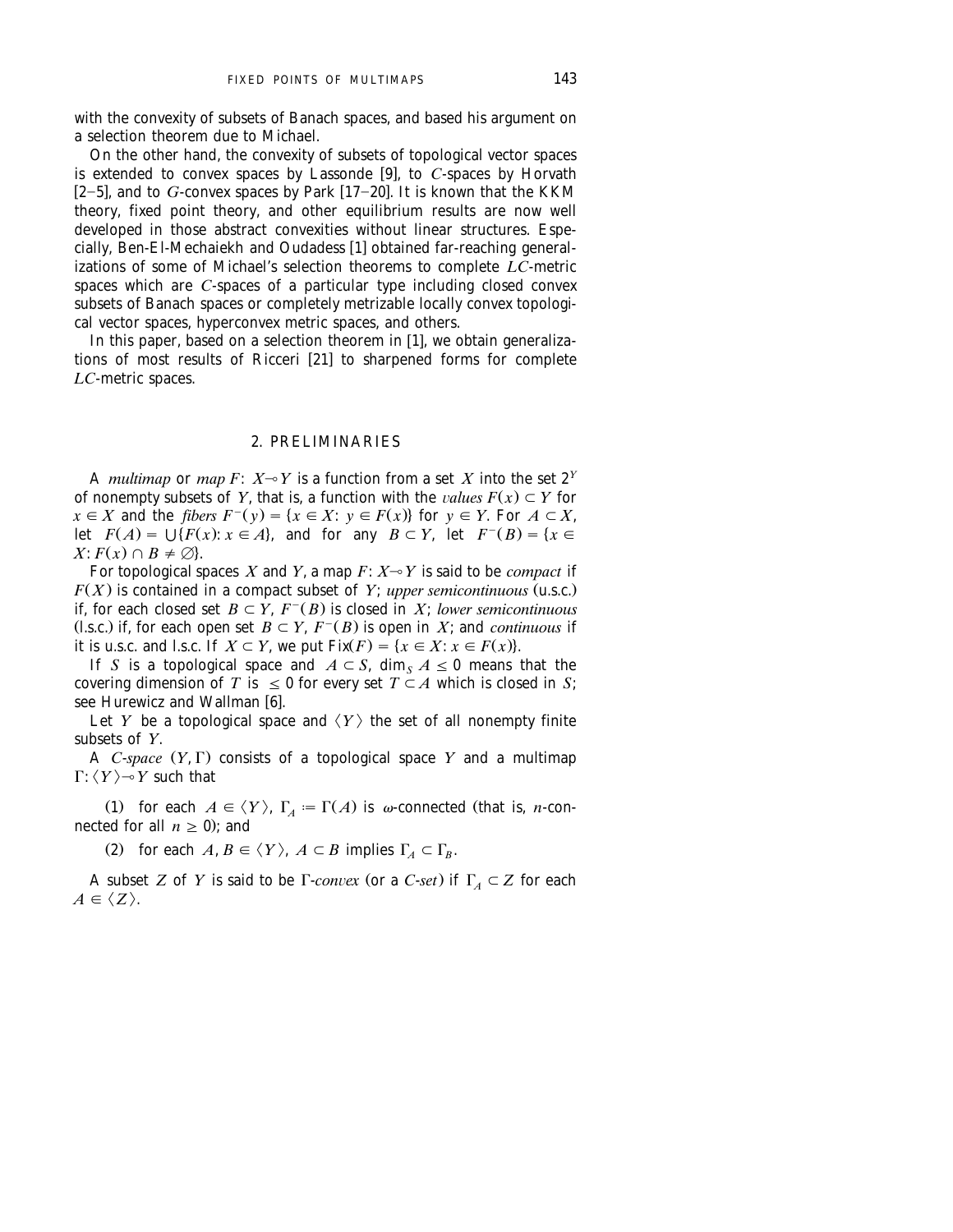An  $LC$ *-metric space*  $(Y, d, \Gamma)$  is a *C*-space if  $Y$  is equipped with a metric *d* such that for any  $\varepsilon > 0$ , the set  $\{y \in Y : d(y, Z) < \varepsilon\}$  is  $\Gamma$ -convex whenever  $Z \subset Y$  is  $\Gamma$ -convex and all open balls are  $\Gamma$ -convex.

For details on  $C$ -spaces, see Horvath  $[2-5]$ .

In this paper, we are mainly concerned with complete *LC*-metric spaces: obvious examples of them are (closed convex subsets of) Banach spaces, completely metrizable locally convex topological vector spaces, hyperconvex metric spaces, and others; see Horvath [5]. We assume that all topologies in this paper are Hausdorff.

The following is due to Ben-El-Mechaiekh and Oudadess [1, Corollary  $6(A)(iii)$ :

LEMMA 1. *Let X be a paracompact space*, *Y a complete LC*-*metric space where singletons are*  $\Gamma$ *-convex,*  $Z \subset X$  *with*  $\dim_X Z \leq 0$ , *D a countable subset of*  $X$ , and  $\Phi$ :  $X \rightarrow Y$  a l.s.c. map such that  $\Phi(x)$  is closed for  $x \notin D$ , *and*  $\overline{\Phi(x)}$  *is*  $\Gamma$ *-convex for*  $x \notin Z$ *. Then*  $\Phi$  *has a continuous selection.* 

For related results, see I. Kim [8].

The following is due to Tarafdar [23, Theorem 2.1 and Corollary 2.2]:

LEMMA 2. *Let*  $(X, d, \Gamma)$  *be an LC-metric space such that singletons are*  $\Gamma$ -convex. Then each compact continuous function  $f: X \to X$  has a fixed *point*.

The following is due to Michael [10, Proposition 2.3]:

LEMMA 3. *If*  $\Phi$ :  $X \rightarrow Y$  *is l.s.c. and if*  $\Psi$ :  $X \rightarrow Y$  *is such that*  $\overline{\Psi(x)} = \overline{\Phi(x)}$ *for every*  $x \in X$ *, then*  $\Psi$  *is l.s.c.* 

We also need the following due to Ricceri [21, Proposition 1]:

LEMMA 4. *Let*  $S$ ,  $\Sigma$  *be two topological spaces, and*  $\Phi$ :  $S \sim \Sigma$  *a multimap such that the set*  $\{\sigma \in \Sigma : \Phi^-(\sigma)$  *is open is dense in*  $\Sigma$  *and*  $\overline{\Phi(s)} = \overline{\text{Int}(\Phi(s))}$  for every  $s \in S$ . Then  $\Phi$  is l.s.c.

A metric space  $(H, d)$  is said to be *hyperconvex* if

$$
\bigcap_{\alpha} B(x_{\alpha}, r_{\alpha}) \neq \emptyset
$$

for any collection  $\{B(x_\alpha, r_\alpha)\}\)$  of closed balls in *H* for which  $d(x_\alpha, x_\beta) \le$  $r_{\alpha} + r_{\beta}$ .

It is known that the space  $\mathbb{C}(E)$  of all continuous real functions on a Stonian space  $E$  (that is, extremally disconnected compact Hausdorff space) with the usual norm is hyperconvex, and that every hyperconvex real Banach space is a space  $\mathbb{C}(E)$  for some Stonian space  $E$ . Therefore,  $(\mathbb{R}^n, \|\cdot\|_{\infty})$ ,  $l^{\infty}$ , and  $L^{\infty}$  are concrete examples of hyperconvex spaces.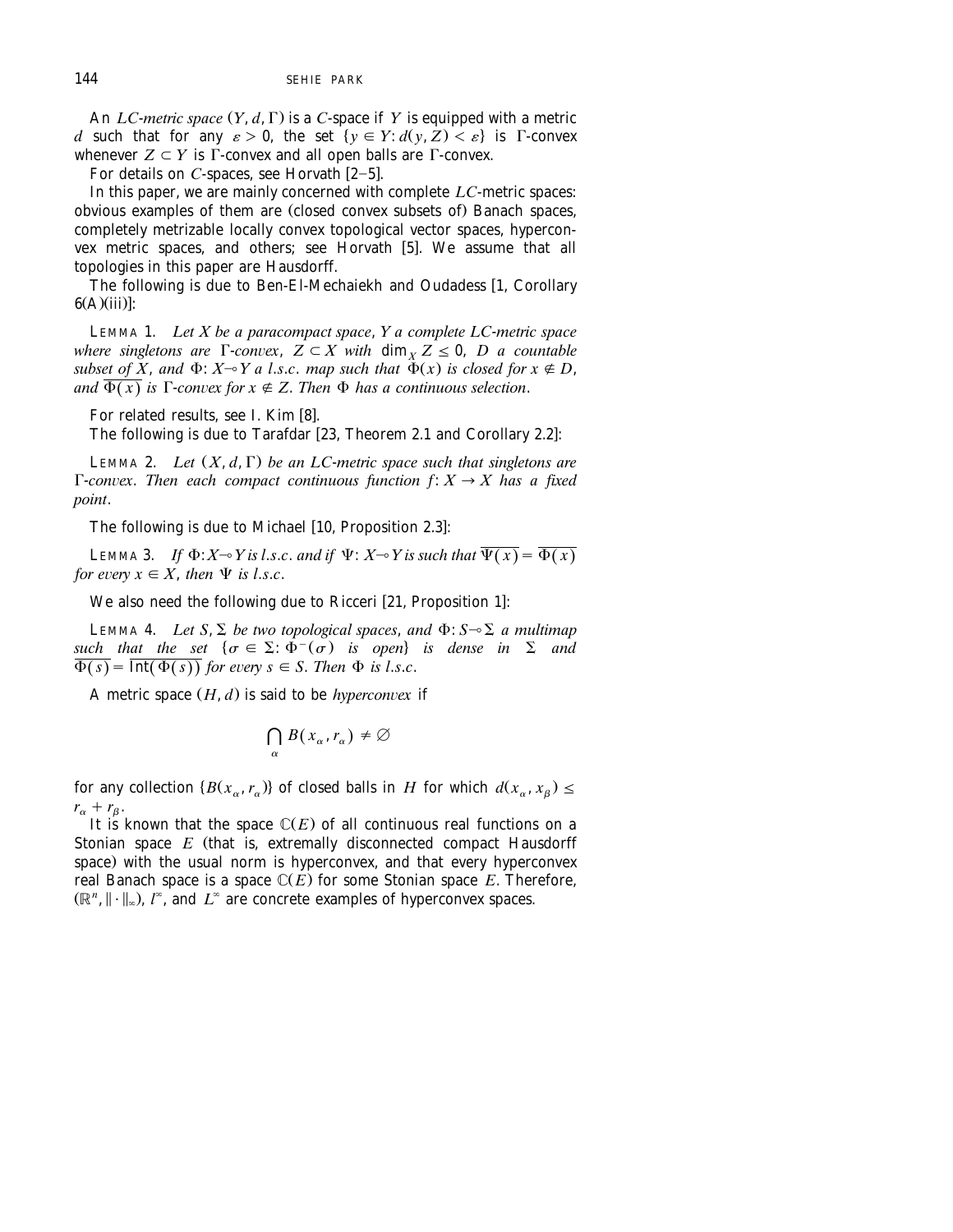Horvath [5, Theorem 9] obtained the following:

LEMMA 5. *Any hyperconvex space H is a complete LC-metric space with* 

$$
\Gamma_A = \bigcap \{ B : B \text{ is a closed ball containing } A \}
$$

*for each*  $A \in \langle H \rangle$ .

## 3. COINCIDENCE AND FIXED POINT THEOREMS

In this section, we obtain our main results.

In the sequel, the closure operation  $\overline{\phantom{a}}$  for a subset of an *LC*-metric space  $(X, d, \Gamma)$  is always with respect to the metric *d*.

THEOREM 1. *Let*  $(X, d, \Gamma)$ ,  $(Y, d_1, \Gamma_1)$  *be two complete LC-metric spaces such that singletons are*  $\Gamma$ *-convex and*  $\Gamma$ <sub>1</sub>*-convex, resp. Let*  $\tau$  *be a topology on X* weaker than the d-topology such that  $(X, \tau)$  is paracompact and  $\tau_1$  a *topology on Y weaker than the d*1-*topology*. *Let C*, *Z be two subsets of X and D*, *W* two subsets of Y with C, *D* countable and  $\dim_{(X,\tau)} Z \leq 0$ ,  $\dim_{(Y,\tau_1)} W \leq$ 0. Suppose that  $F: (X, \tau) \sim (Y, d_1)$  and  $G: (Y, \tau_1) \sim (X, d)$  satisfy the follow*ing*:

(1) *F* is  $(\tau, d_1)$ -*l.s.c.* and compact,  $F(x)$  is  $d_1$ -closed for  $x \in X \setminus C$ , *and*  $\overline{F(x)}$  *is*  $\Gamma_1$ -*convex for*  $x \in X \setminus Z$ *; and* 

(2) *G* is  $(\tau_1, d)$ -*l.s.c.*,  $G(y)$  is *d*-*closed for*  $y \in Y \setminus D$ , *and*  $\overline{G(y)}$  is  $\Gamma$ *-convex for*  $y \in \overline{Y} \setminus W$ .

*Then there exists*  $(x^*, y^*) \in X \times Y$  *such that*  $x^* \in G(y^*)$  *and*  $y^* \in F(x^*)$ .

*Proof.* Since  $(X, \tau)$  is paracompact, by Lemma 1, there exists a  $(\tau, d_1)$ continuous selection *f*:  $\overline{X} \to Y$  of *F*:  $X \to Y$ . Note that  $(\overline{f(X)}, d_1)$  is compact and  $\tau_1$  is weaker than  $d_1$ -topology, and hence  $(\overline{f(X)}, \tau_1)$  is also compact. Therefore, by Lemma 1 again, there exists a  $(\tau_1, d)$ -continuous selection  $g: \overline{f(X)} \to X$  of  $G|_{\overline{f(X)}}$ :  $\overline{f(X)} \to X$ . Let us consider the composition

$$
(X,d) \xrightarrow{1_X} (X,\tau) \xrightarrow{f} (\overline{f(X)},d_1) \to (\overline{f(X)},\tau_1) \xrightarrow{s} (X,d).
$$

From this, the composition  $g \circ f: (X, \tau) \to (X, d)$  can be regarded as the continuous function  $g \circ f: (X, d) \to (X, d)$ , which is compact since so is  $\overline{f(X)}$ . Therefore, by Lemma 2,  $g \circ f$  has a fixed point  $x^* \in X$ ; that is,  $x^* \in (g \circ f)(x^*)$ . Hence, there exists a  $y^* \in Y$  such that  $x^* = g(y^*) \in Y$  $G(y^*)$  and  $y^* = f(x^*) \in F(x^*)$ . This completes our proof.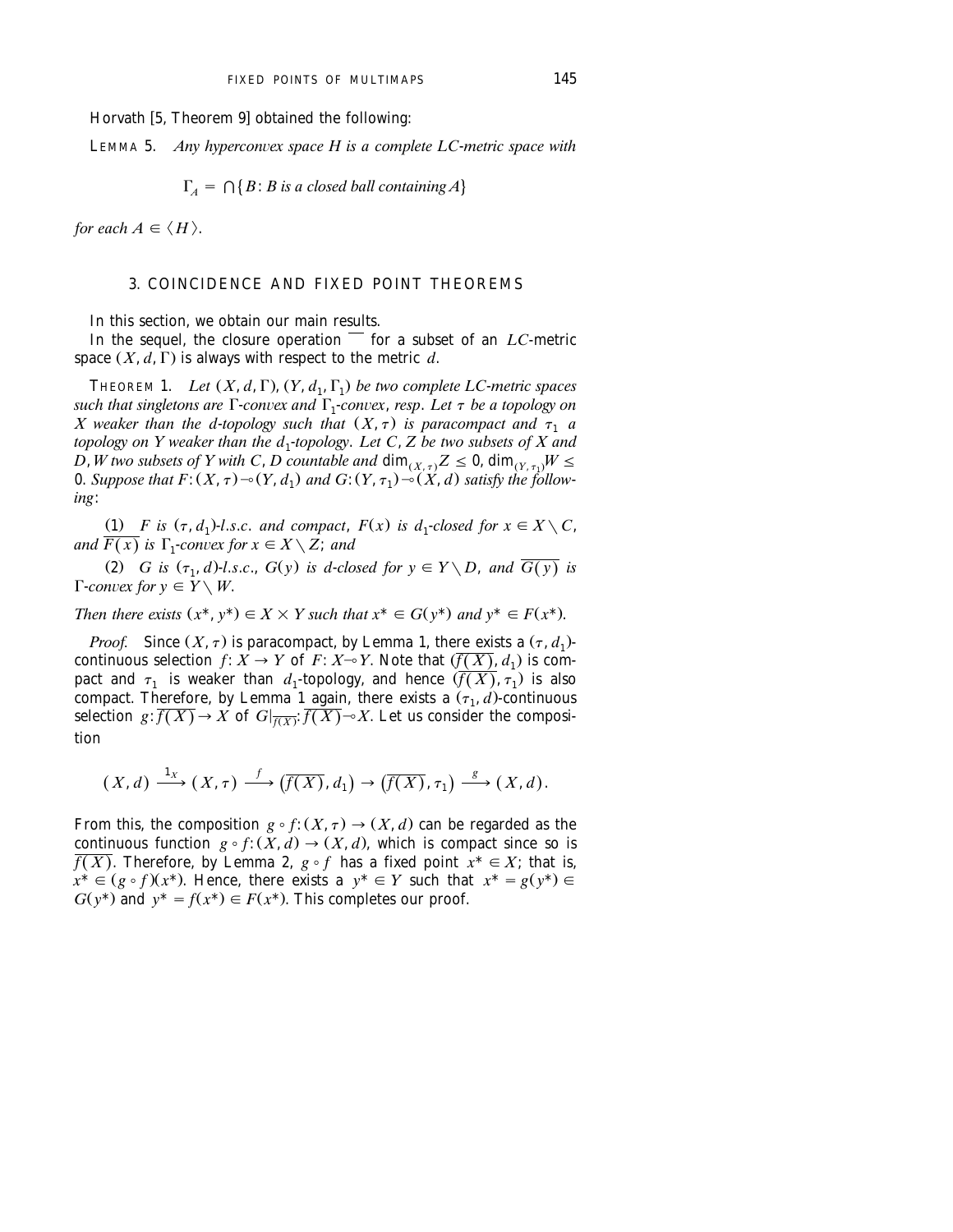Note that Theorem 1 generalizes Ricceri [21, Theorem 1], where  $(U, d, \Gamma)$ ,  $(V, d_1, \Gamma_1)$  are Banach spaces with  $d, d_1$  metrics induced by norms,  $X \subset U$ ,  $Y \subset V$ , and  $\Gamma$ ,  $\Gamma_1$  usual convex hulls under the extra restriction that  $(X, \tau)$  and  $(Y, \tau_1)$  are compact and  $\overline{\text{co } F(X)} \subset$  $\overline{Y}$ , co  $\overline{G(Y)} \subseteq X$ . In fact, replacing  $\overline{X}$  and  $Y$  in Theorem 1 by  $\overline{\text{co }G(Y)}$ and  $\overline{\text{co }F(X)}$ , resp., Theorem 1 reduces to [21, Theorem 1].

From Theorem 1, we have the following fixed point theorem:

THEOREM 2. Let  $(X, d, \Gamma)$ ,  $\tau$ ,  $C$ ,  $Z$  be the same as in Theorem 1 and *F*:  $X \rightarrow X$  a  $(\tau, d)$ -l.s.c. compact multimap such that  $F(x)$  is  $d_1$ -closed for  $x \in X \setminus C$ ,  $\overline{F(x)}$  is  $\Gamma$ -convex for  $x \in X \setminus Z$ . Then  $\text{Fix}(F) \neq \emptyset$ . If, in *addition, for every*  $x \in Fix(F)$ , *x is a d-accumulation point of F(x), then*  $Fix(F)$  is uncountable.

*Proof.* As in the proof of Theorem 1, we have  $Fix(F) \neq \emptyset$ . Now suppose that for every  $x \in Fix(F)$ , *x* is a *d*-accumulation point of  $F(x)$ . Consider the multimap  $\tilde{F}$ :  $X \rightarrow X$  defined by

$$
\tilde{F}(x) = \begin{cases} F(x) \setminus \{x\} & \text{if } x \in \text{Fix}(F), \\ F(x) & \text{if } x \in X \setminus \text{Fix}(F). \end{cases}
$$

Since  $\overline{\widetilde{F}(x)} = \overline{F(x)}$  for every  $x \in X$ ,  $\widetilde{F}$  is  $(\tau, d)$ -l.s.c. by Lemma 3. On the other hand,  $\tilde{F}(x)$  is *d*-closed for every  $x \in X \setminus (C \cup Fix(F))$  and  $\overline{\tilde{F}(X)}$  is F-convex for every  $x \in X \setminus Z$ . Therefore, if Fix(*F*) is countable, it follows from the first half of Theorem 2 that  $Fix(\tilde{F}) \neq \emptyset$ . This contradicts the definition of  $\tilde{F}$ . This completes our proof.

Note that Theorem 2 generalizes Ricceri [21, Theorem 2], where  $(U, d, \Gamma)$ is a Banach space with *d* of the metric induced by the norm,  $X \subset U$ ,  $\overline{\text{co } F(X)} \subset X$ , and  $\Gamma$  the convex hull.

Since a multimap with open fibers is l.s.c., from Theorem 2, we have the following Fan-Browder type fixed point theorem:

COROLLARY 1. Let  $(X, d, \Gamma)$ ,  $\tau$ ,  $C$ ,  $Z$  be the same as in Theorem 1 and  $F: (X, \tau)$ <sup>- $\circ$ </sup> $(X, d)$  *a compact multimap such that* 

- (1)  $F(x)$  *is d-closed for each*  $x \in X \setminus C$ ;
- (2)  $\overline{F(x)}$  *is*  $\Gamma$ *-convex for each*  $x \in X \setminus Z$ *; and*
- (3)  $F^-(y)$  is  $\tau$ -open.

*Then the conclusion of Theorem* 2 *holds*.

Note that some related results to Corollary 1 were given in [14, 15]. Actually, Corollary 1 generalizes [14, Theorem 12], but not the corresponding one in  $[15]$ .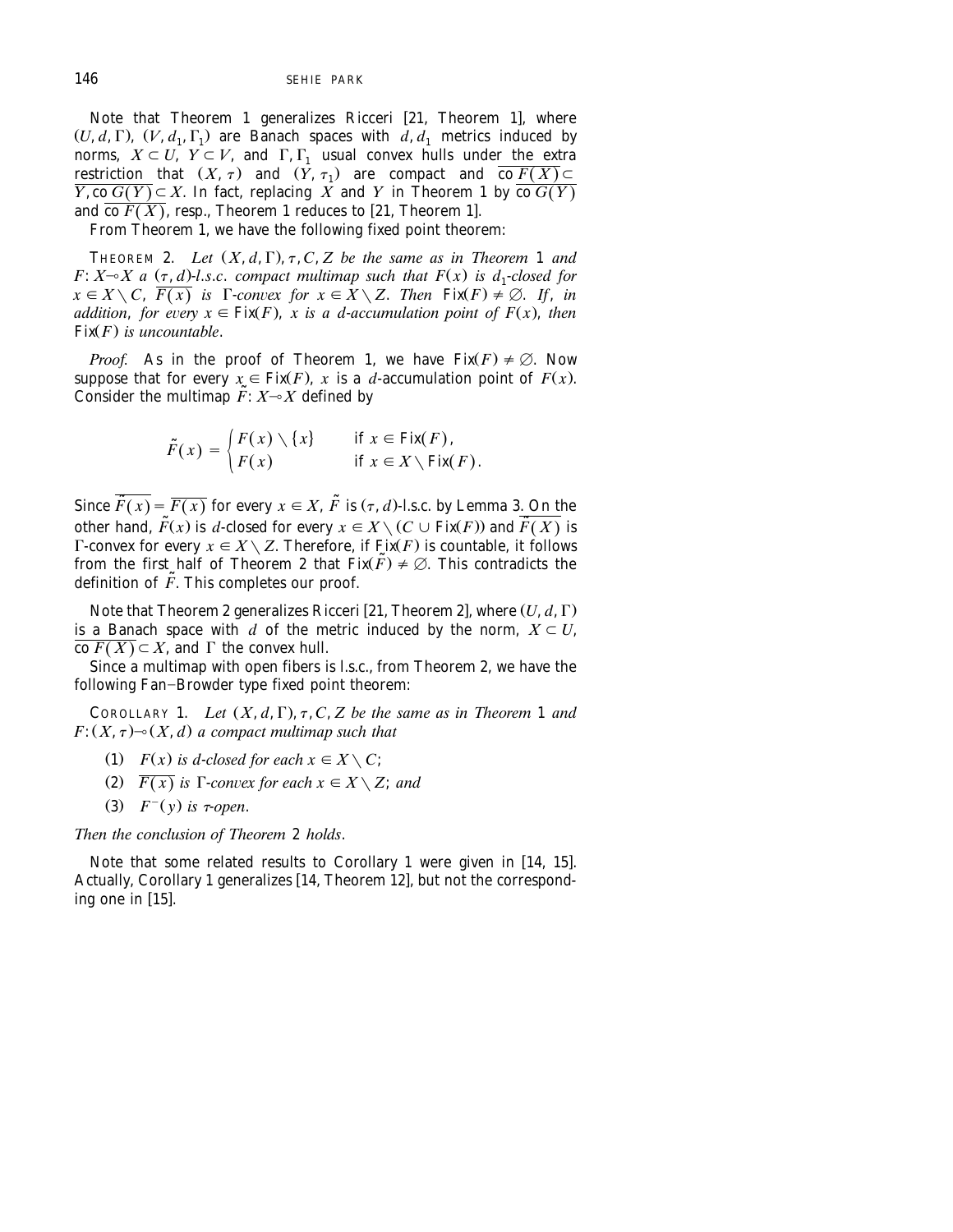From Theorem 2 and Lemma 5, we have the following:

COROLLARY 2. *Let*  $(H, d)$  *be a hyperconvex space, C a countable subset of H*, and *Z* a subset of *H* such that  $\dim_H Z \leq 0$ . Let *F*: *H* $\sim$ *H* be a compact *l.s.c. map such that*  $F(x)$  *is closed for*  $x \in H \setminus C$  *and*  $\overline{F(x)}$  *is*  $\Gamma$ *-convex for*  $x \in H \setminus Z$ . *Then the conclusion of Theorem* 2 *holds*.

Note that Corollary 2 extends a part of [16, Theorem 7].

# 4. MINIMAX AND ALTERNATIVE THEOREMS

A real function  $\varphi$  defined on a *C*-space is said to be *quasi-convex* (resp., *quasi-concave*) if, for every  $t \in \mathbf{R}$ , the set  $\varphi^{-1}(]-\infty, t[)$  (resp.,  $\varphi^{-1}(|t, +\infty[)$ ) is  $\Gamma$ -convex.

From Theorem 1, we obtain the following minimax theorem:

THEOREM 3. Let  $(X, d, \Gamma)$ ,  $(Y, d_1, \Gamma_1)$ ,  $\tau$ ,  $\tau_1$ ,  $Z$ ,  $W$  be the same as in *Theorem* 1. *Suppose that*  $(X, \tau)$  *and*  $(Y, \tau_1)$  *are compact. Let*  $f: X \times Y \to \mathbf{R}$ *be a function such that*

(1) *the function*  $f(x, \cdot)$  *is*  $\tau_1$ -*l.s.c. for every*  $x \in X$  *and quasi-convex for every*  $x \in X \setminus Z$ :

(2) *the function f*( $\cdot$ , *y*) *is*  $\tau$ -*u.s.c. for every*  $y \in Y$  *and quasi-concave for every*  $v \in Y \setminus W$ .

*Then we have* 

$$
\max_{x \in X} \min_{y \in Y} f(x, y) = \min_{y \in Y} \max_{x \in X} f(x, y).
$$

*Proof.* Let  $\alpha$  and  $\beta$  be the left and right hand side, resp. It is clear that  $\alpha \le \beta$ . Suppose that  $\alpha < \beta$ . Let us fix *a*, *b* such that  $\alpha < a < b < \beta$ . For every  $\bar{x} \in X$  and  $\bar{y} \in Y$ , let

$$
F(\bar{x}) = \{ \overline{y \in Y : f(\bar{x}, y) < a} \}, \qquad \Phi(\bar{x}) = \{ y \in Y : f(\bar{x}, y) \le a \},
$$
\n
$$
G(\bar{y}) = \{ \overline{x \in X : f(x, \bar{y}) > b} \}, \qquad \Psi(\bar{y}) = \{ x \in X : f(x, \bar{y}) \ge b \}.
$$

Clearly  $\Phi(x) \supset F(x) \neq \emptyset$ ,  $\Psi(y) \supset G(y) \neq \emptyset$  for  $x \in X$ ,  $y \in Y$ . It can be checked that *F* and *G* satisfy the hypotheses of Theorem 1. In fact, consider the map *V*:  $X \sim Y$  defined by  $V(\bar{x}) = \{y \in Y : f(\bar{x}, y) < a\}$  for  $\bar{x} \in X$ . Since  $f(\cdot, y)$  is  $\tau$ -u.s.c. for every  $y \in Y$  by (2), *V* has  $\tau$ -open fibers and hence *V* is  $(\tau, d_1)$ -l.s.c. Since  $F(\bar{x}) = \overline{V(\bar{x})}$  for all  $\bar{x} \in X$ , *F* is  $(\tau, d_1)$ -l.s.c. by Lemma 3. Similarly, *G* is  $(\tau_1, d)$ -l.s.c. by (1). The other conditions are easily checked. Therefore, there exists  $(x^*, y^*) \in X \times Y$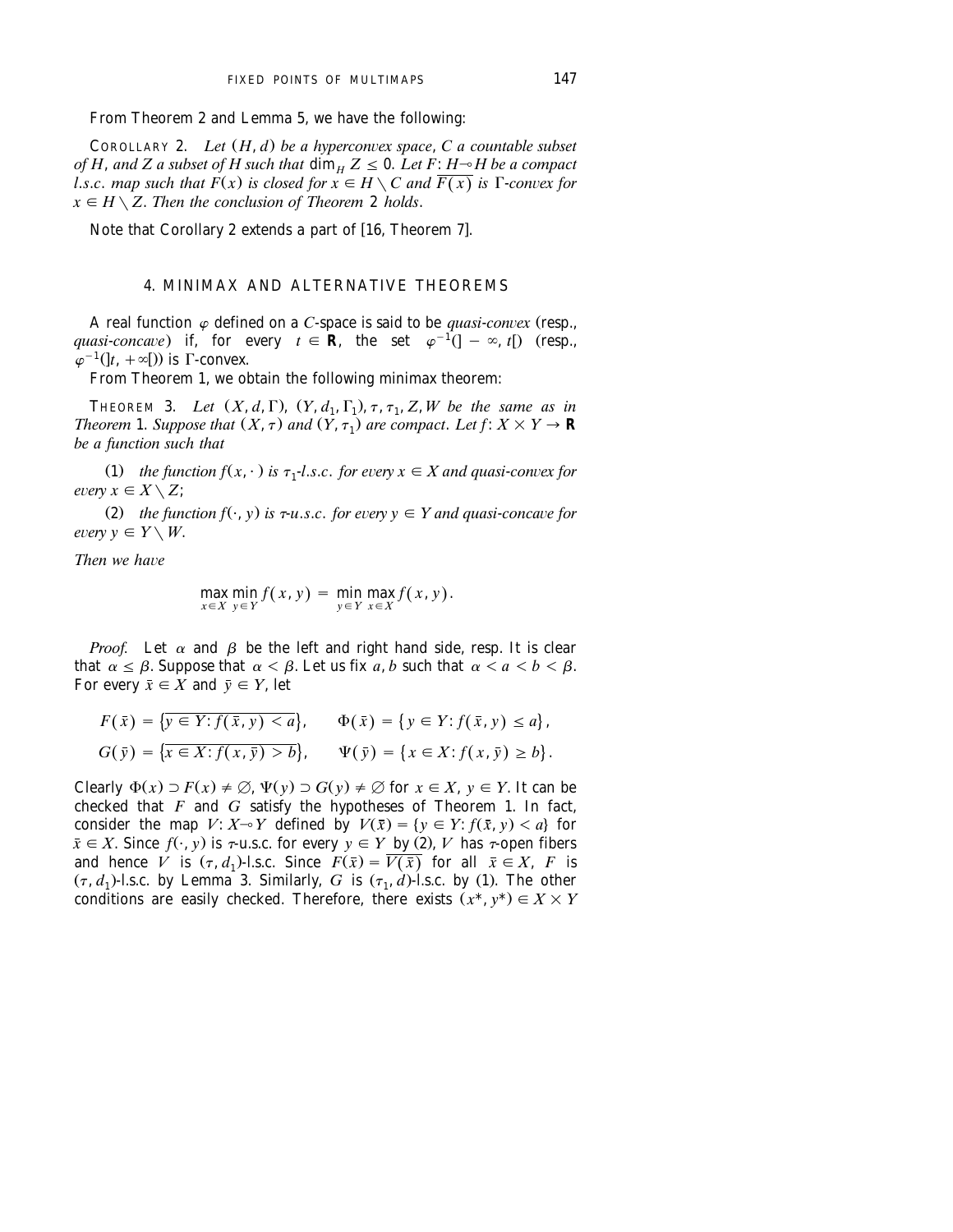such that  $x^* \in \Psi(\nu^*)$  and  $\nu^* \in \Phi(x^*)$ ; that is,  $b < f(x^*, \nu^*) < a$ , a contradiction.

Note that Theorem 3 generalizes Ricceri [21, Theorem 3], where  $(U, d, \Gamma)$ ,  $(V, d_1, \Gamma_1)$  are Banach spaces with  $d, d_1$  metrics induced by norms,  $X \subseteq U$ ,  $Y \subseteq V$ , and  $\Gamma$ ,  $\Gamma_1$ , the usual convex hulls. Moreover, Theorem 3 is a far-reaching generalization of the von Neumann minimax theorem  $[11]$ .

From Theorem 2, we deduce the following analytic alternative:

THEOREM 4. Let  $(X, d, \Gamma)$ ,  $\tau$ ,  $Z$  be the same as in Theorem 3, and  $f: X \times X \rightarrow \mathbf{R}$  *a function such that* 

(1) *the function*  $f(x, \cdot)$  *is d-l.s.c. for every*  $x \in X$  *and quasi-convex for every*  $x \in X \setminus Z$ *; and* 

(2) the function  $f(\cdot, y)$  is  $\tau$ -u.s.c. for every  $y \in X$ .

*Then, for any*  $\tau$ *-l.s.c. real function*  $\varphi: X \to \mathbf{R}$ *, at least one of the following holds*:

- (i) There exists an  $x_0 \in X$  such that  $\inf_{y \in X} f(x_0, y) \ge \varphi(x_0)$ .
- (ii) *There exists an*  $x^* \in X$  *such that*  $f(x^*, x^*) \leq \varphi(x^*)$ .

*Proof.* Define  $F$ ,  $\Phi$ :  $X \rightarrow X$  by

 $F(x) = \{y \in X : f(x, y) < \varphi(x)\}$  and  $\Phi(x) = \{y \in X : f(x, y) \leq \varphi(x)\}$ for  $x \in X$ . Suppose that (i) does not hold. Then  $\emptyset \neq F(x) \subset \Phi(x)$  for every  $x \in X$  by (1). As in the proof of Theorem 3, F is  $(\tau, d)$ -l.s.c. since  $f(\cdot, y) - \varphi$  is  $\tau$ -u.s.c. Other requirements of Theorem 2 are easily checked. Therefore, by Theorem 2, there exists an  $x^* \in X$  such that  $x^* \in F(x^*) \subset Y$  $\Phi(x^*)$ , whence (ii) holds.

Note that Theorem 4 reduces to Ricceri [21, Theorem 4] for a closed convex subset *X* of a Banach space  $(U, \|\cdot\|)$ .

From Theorem 2, we have one more analytic alternative:

THEOREM 5. *Let*  $(X, d, \Gamma)$ ,  $\tau$ ,  $Z$  be the same as in Theorem 3, with  $X$  not *a* singleton, and let  $f: X \times X \rightarrow \mathbf{R}$  be a function such that

 $(1)$  *the function f*( $x, \cdot$ ) *is d-continuous for every*  $x \in X$  *and quasi-convex for every*  $x \in X \setminus Z$ *;* 

(2) the set  $\{y \in X : f(\cdot, y) \text{ is } \tau \text{-} u \text{ s.c.}\}$  is d-dense in X.

*Then, for any*  $\tau$ *-l.s.c. real function*  $\varphi: X \to \mathbf{R}$ , at least one of the following *holds*:

(i) There exists an  $x_0 \in X$  such that  $\inf_{y \in X} f(x_0, y) \ge \varphi(x_0)$ .

(ii) *The set*  $\{x \in X : f(x, x) \leq \varphi(x)\}$  *is uncountable.*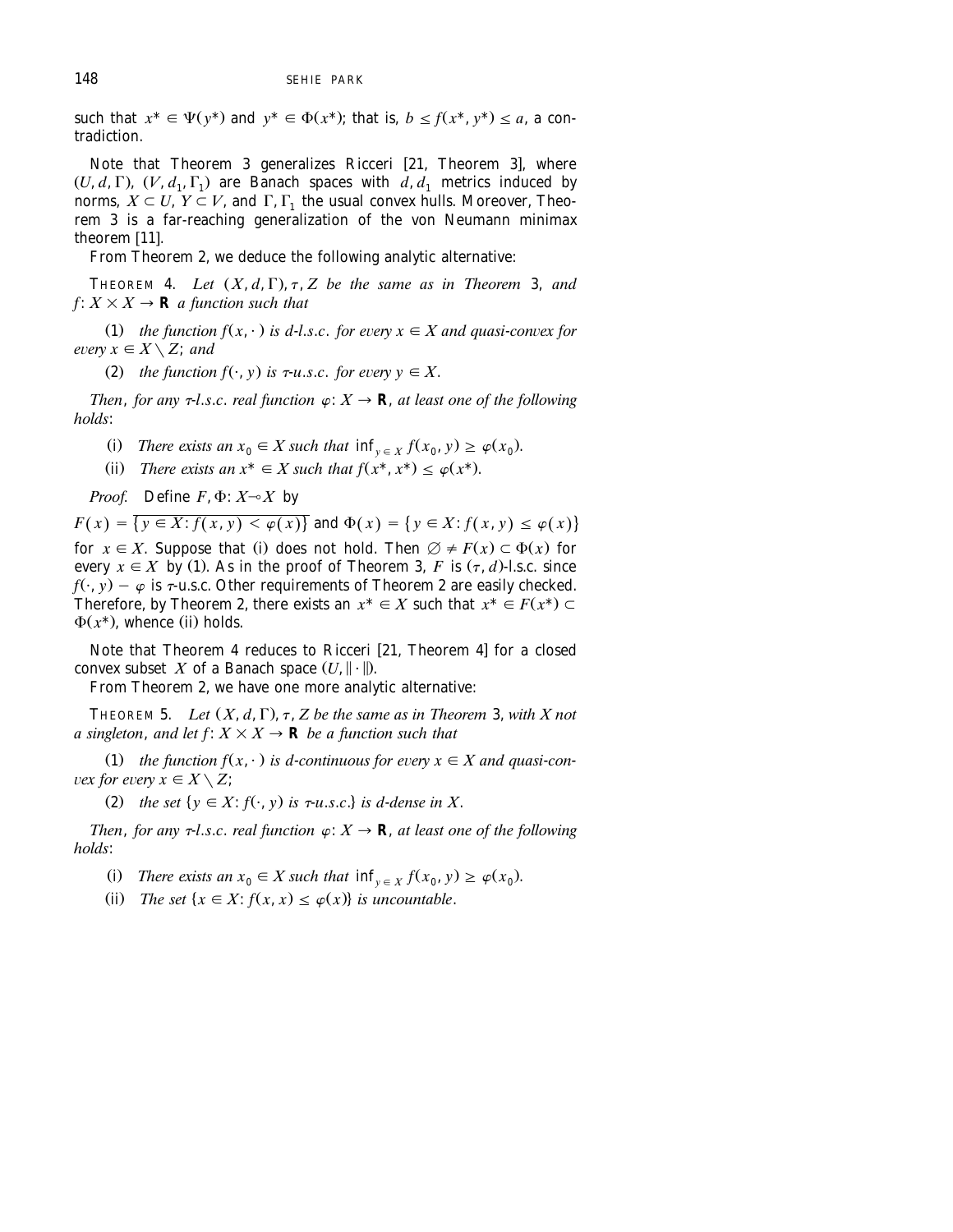*Proof.* Suppose that statement (i) does not hold. For every  $x \in X$ , put

$$
\Phi(x) = \{ y \in X : f(x, y) \le \varphi(x) \}, \quad H(x) = \{ y \in X : f(x, y) < \varphi(x) \}
$$

and

$$
F(x)=\overline{H(x)}.
$$

Note that, by (1),  $H(x)$  is *d*-open in *X* and  $F(x) \subset \Phi(x)$ . By (2), the set  $\{y \in X : H^{-}(y) \text{ is } \tau\text{-open} \}$  is d-dense in *X*. Therefore, by Lemma 4, the multimaps *H* and *F* are  $(\tau, d)$ -l.s.c. Since *X* is not a singleton, every  $x \in Fix(F)$  is a *d*-accumulation point of  $F(x)$ . Hence, by Theorem 2,  $Fix(\Phi)$  is uncountable. Therefore, statement (ii) holds.

Note that Theorem 5 reduces to Ricceri [21, Theorem 5] for a closed convex subset *X* of a Banach space  $(U, \|\cdot\|)$ .

Until now, we generalized all of the results of Ricceri [21], except [21, Theorem 6], for which we have to study more in order to obtain its generalization or variation for *C*-spaces. Note that O. Naselli Ricceri [22] obtained a variation of  $[21,$  Theorem 2] which can be also extended like our Theorem 2.

### **REFERENCES**

- 1. H. Ben-El-Mechaiekh and M. Oudadess, Some selection theorems without convexity, *J*. *Math. Anal. Appl.* **195** (1995), 614-618.
- 2. C. D. Horvath, Some results on multivalued mappings and inequalities without convexity, *in* "Nonlinear Analysis and Convex Analysis" (B. L. Lin and S. Simons, Eds.), pp. 99–106, Dekker, New York, 1987.
- 3. C. D. Horvath, Convexité généralisée et applications, in "Méthodes Topologiques en Analyse, Convexe" (A. Granas, ed.), Sém. Math. Sup. 110, pp. 81-99, Press. Univ. Montreal, Montreal, 1990. ´
- 4. C. D. Horvath, Contractibility and generalized convexity, *J. Math. Anal. Appl.* **156** (1991),  $341 - 357.$
- 5. C. D. Horvath, Extension and selection theorems in topological spaces with a generalized convexity structure, Ann. Fac. Sci. Toulouse 2 (1993), 253-269.
- 6. W. Hurewicz and H. Wallman, ''Dimension Theory,'' Princeton Univ. Press, Princeton, NJ, 1948.
- 7. S. Kakutani, A generalization of Brouwer's fixed point theorem, *Duke Math. J.* 8 (1941),  $457 - 459$ .
- 8. I. S. Kim, Selection theorems with *n*-connectedness, *J. Korean Math. Soc.* 35 (1998),  $165 - 175.$
- 9. M. Lassonde, On the use of KKM multifunctions in fixed point theory and related topics, *J. Math. Anal. Appl.* **97** (1983), 151-201.
- 10. E. Michael, Continuous selections, I, *Ann. Math.* **63** (1956), 361-382.
- 11. J. von Neumann, Zur Theorie der Gesellschaftsspiele, *Math. Ann.* **100** (1928), 295-320.